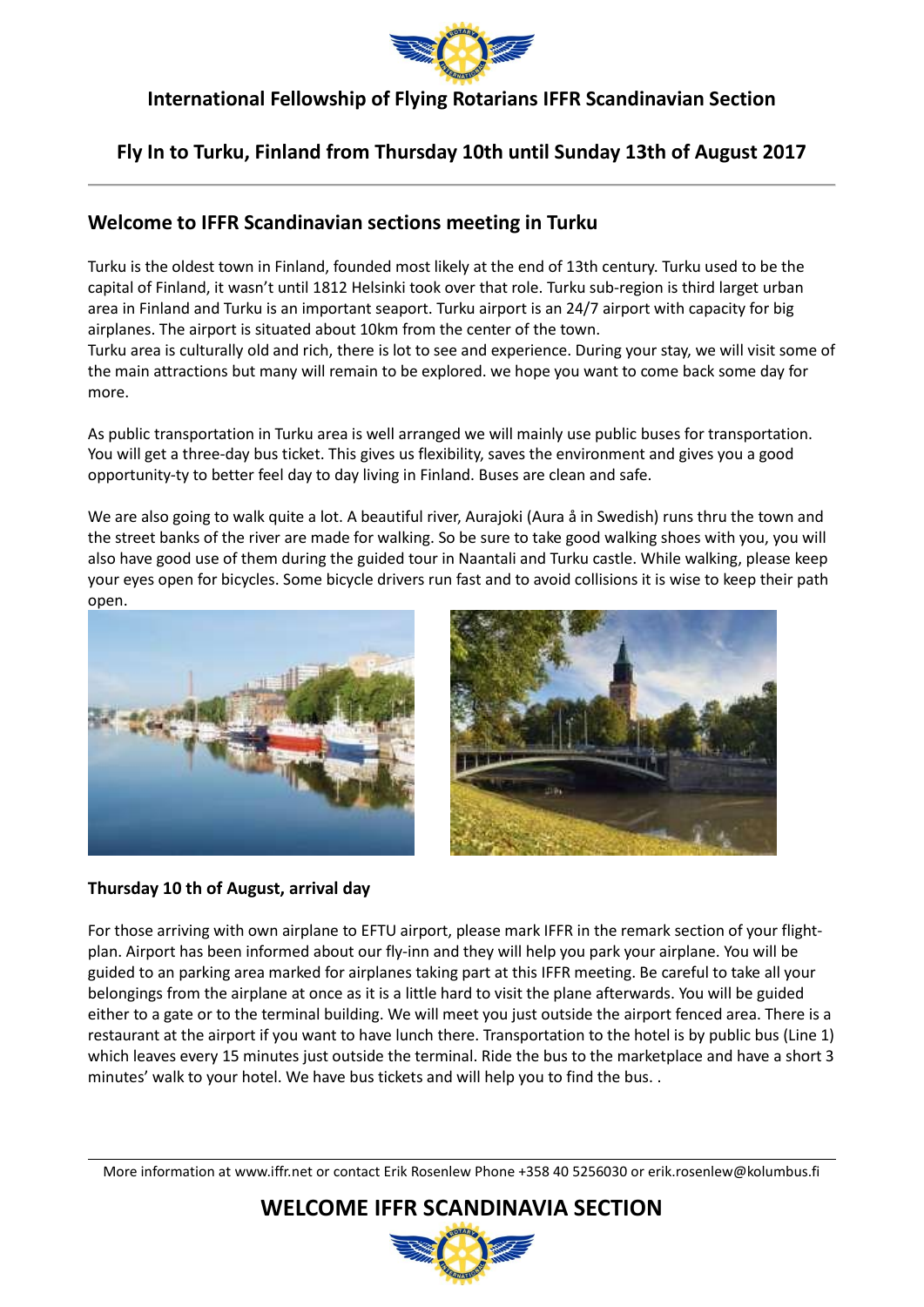

### **Fly In to Turku, Finland from Thursday 10th until Sunday 13th of August 2017**

At 6.30 p.m. we will all gather together in the hotel lobby and have a short walk to a bus which takes us on a guided tour around Turku. The tour takes one hour, bus returns to same place where it started. From there we will walk directly to riverboat "Svarte Rudolf" for dinner. It's a 5 minutes' walk from the riverboat back to the hotel.

#### **Timetable for Thursday 10th**

 $\overline{a}$ 

Arrival during the day Bus Line 1 from airport to market square in center of Turku. Ride takes 20 min. Check-In at the hotel

- 6.15 p.m. Gathering in the hotel lobby
- 7.00 p.m. Guided bus tour in Turku
- 8.30 p.m. Dinner on riverboat "Svarte Rudolf"

### **Friday 11 th of August, visit to Naantali**

After breakfast at the hotel (included in the room price) we gather and walk alongside the river to the steamship s/s UkkoPekkas (http://www.ukkopekka.fi/en) pier. The steamship tour from Turku to Naantali takes a little less than two hours. We will arrive to the old part of Naantali where a guide meets us and gives us a guided tour of the old town. After the tour, we will have lunch at restaurant Uusi Kilta, which is at the same location we started our guided tour.

After lunch, you can explore Naantali further by yourself. Return to Turku is by bus (Lines 6 and 7 will both get you to the market square in Turku), buses leave every 10 minutes and the ride to Turku takes about 40 minutes. You now have time for shopping before dinner in the evening.



More information at www.iffr.net or contact Erik Rosenlew Phone +358 40 5256030 or erik.rosenlew@kolumbus.fi

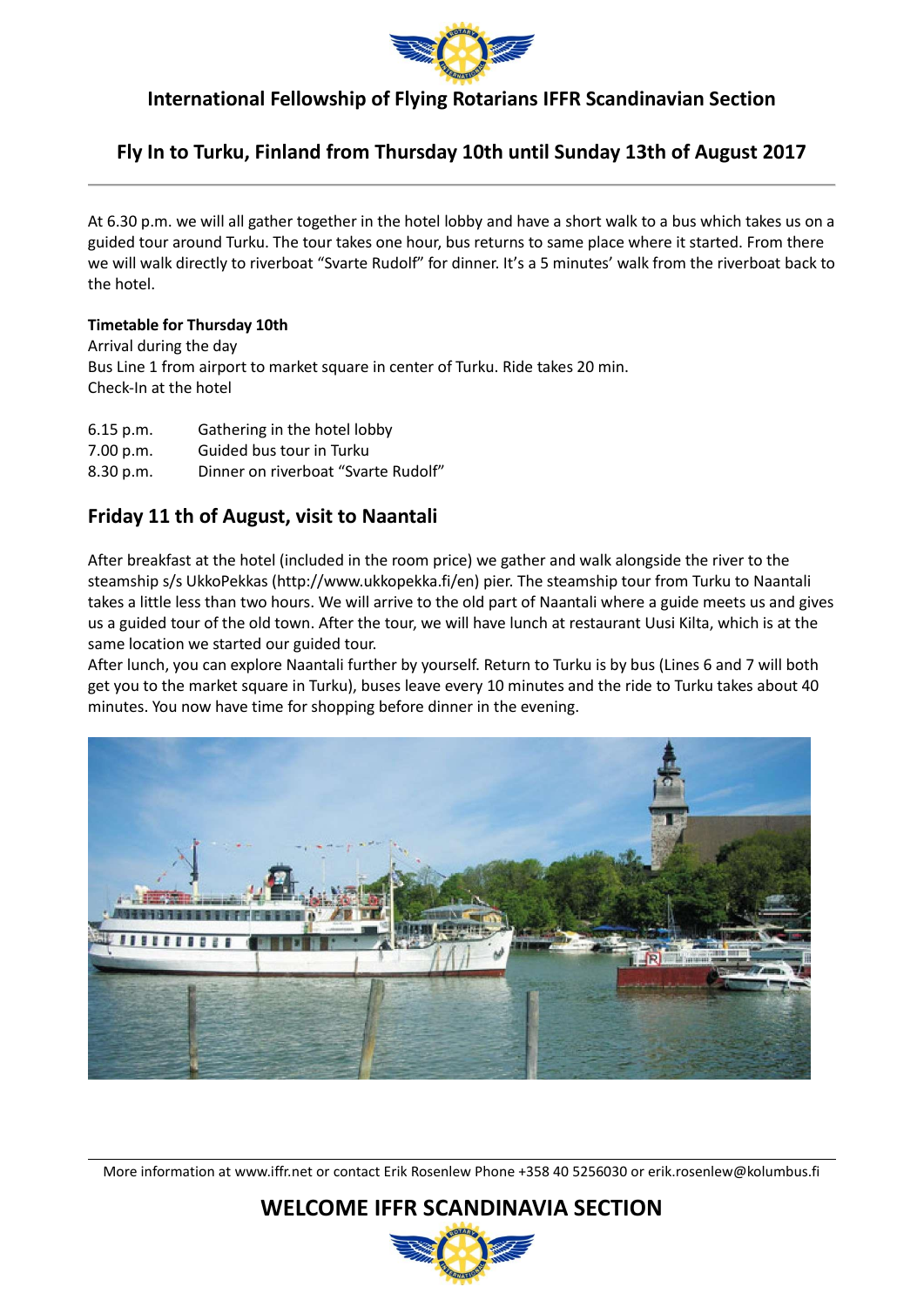

# **Fly In to Turku, Finland from Thursday 10th until Sunday 13th of August 2017**



#### *Timetable for Friday 11th*

#### Breakfast

 $\overline{a}$ 

- 09:15 a.m. Gathering in hotel lobby and walk to s/s UkkoPekkas pier
- 10:00 a.m. s/s UkkoPekka starts for Naantali
- 11:45 a.m. Arrival to Naantali, guided tour of old town
- 01:00 p.m. Lunch in Naantali, restaurant Uusi Kilta
- By own schedule back to Turku with bus, Lines 6 or 7.

Time for shopping in Turku

- 6.45 p.m. Gathering in hotel lobby and walk to restaurant Tårget
- 7.00 p.m. Dinner at restaurant Tårget

# **Saturday 12th of August, Turku castle and Gala Dinner with guided tour at Forum Marinum Maritime Center**

For over 600 years Finland was the eastern part of Sweden (Finland became a part of the Russian after the Finnish War 1808-1809 and independent Republic Finland in 1917) during which Turku was the areas main city. Turku Castles history goes back to 1280 and it has been a museum since 1881. The castle is one of the main attractions of Turku.

Saturday starts with a bus ride (Line 1) from marketplace to Turku Castle, the bus stop is 100m from the castle. At castle, we will have a guided tour "Everyday life and Festivals at Turku Castle". After tour, we will have buffé lunch at the Castel restaurant. After lunch, we walk back to bus stop (opposite side of the street) and take bus Line 1 back to Turku center. Free program, suggestion is to take a 20 min (1 km) walk to Luostarinmäki Handicraft Museum. Luostarinmäki Handicraft Museum is special because it was the only continues district of wooden houses that survived the fire in 1827 in Turku.

More information at www.iffr.net or contact Erik Rosenlew Phone +358 40 5256030 or erik.rosenlew@kolumbus.fi

**WELCOME IFFR SCANDINAVIA SECTION**